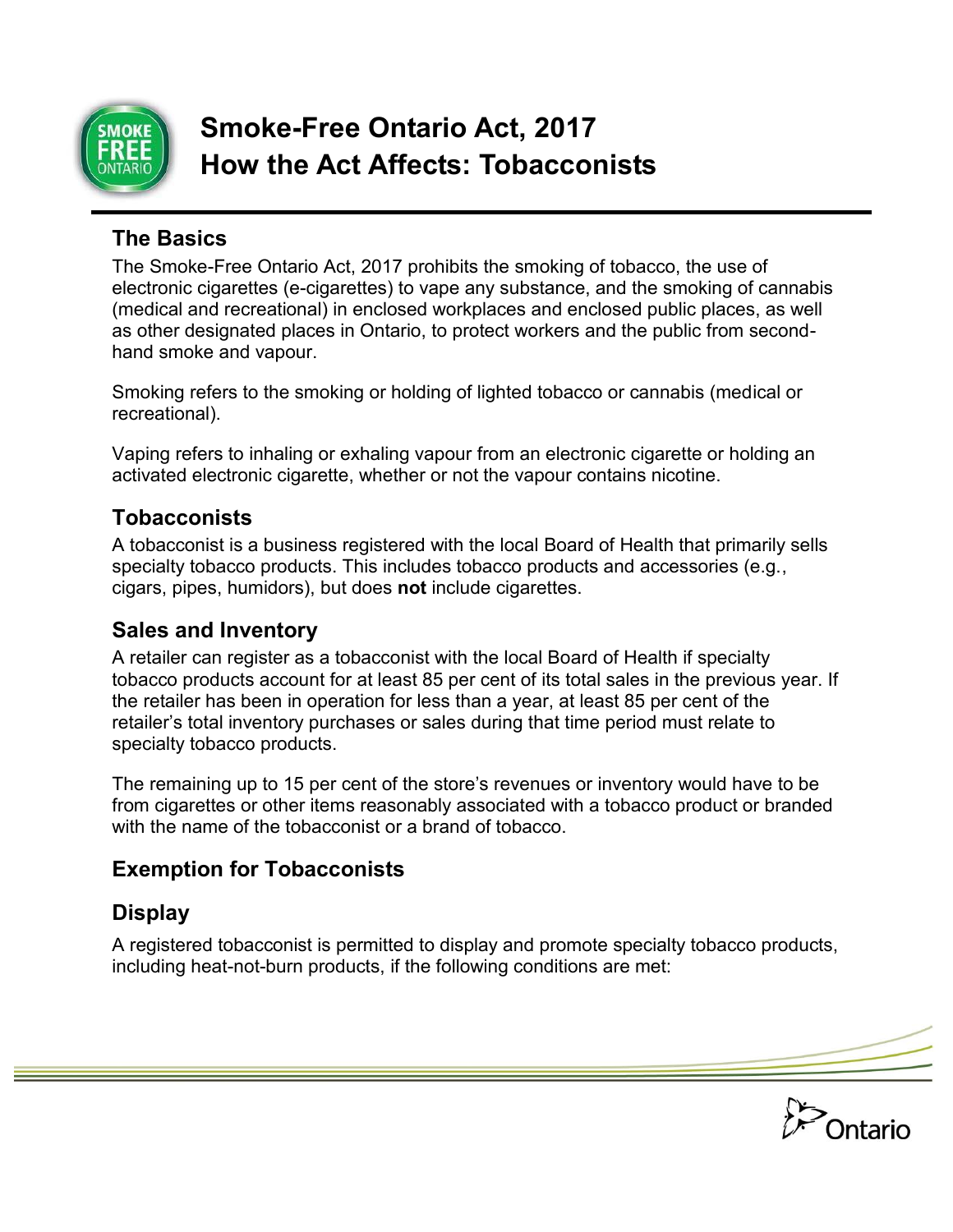- 1. The specialty tobacco products and promotional material must not be visible from outside the place of business of the tobacconist at any time of day.
- 2. The retailer must not permit someone under 19 years old to enter their store, except for the owner, an employee or a support person accompanying an adult with a disability. A person who appears to be less than 25 years old is considered to be less than 19 years old unless they can provide proper identification.
- 3. Customers can enter the store only from the outdoors or from the areas of an enclosed shopping mall that are:
	- Open to the public;
	- Common to most of the retail establishments or other businesses within the mall; and
	- Not part of a retail establishment or other business within the mall.
- 4. The place of business of the tobacconist must be a building or must be located within a building.
- 5. The store cannot be a thoroughfare (e.g., passageway).

A tobacconist that fails to meet these conditions no longer has the benefit of the display and promotion exemption, and must comply with the prohibition on display and promotion.

# **Required Signs**

"No Smoking", "No Vaping", or dual signs must be posted at all store entrances, exits, and washrooms, in appropriate locations and sufficient numbers, so that everyone knows that smoking and vaping is not permitted.

All stores selling tobacco products must post, in clear view of the customer at the point of sale:

- A Tobacco Age Restriction sign.
- A Tobacco Product Identification sign.

Tobacconists selling vapour products (e.g., Heat-Not-Burn devices and components) at retail must post, in clear view of the seller and customer at the point of sale:

- A Vapour Product Age Restriction sign.
- A Vapour Product Identification sign.

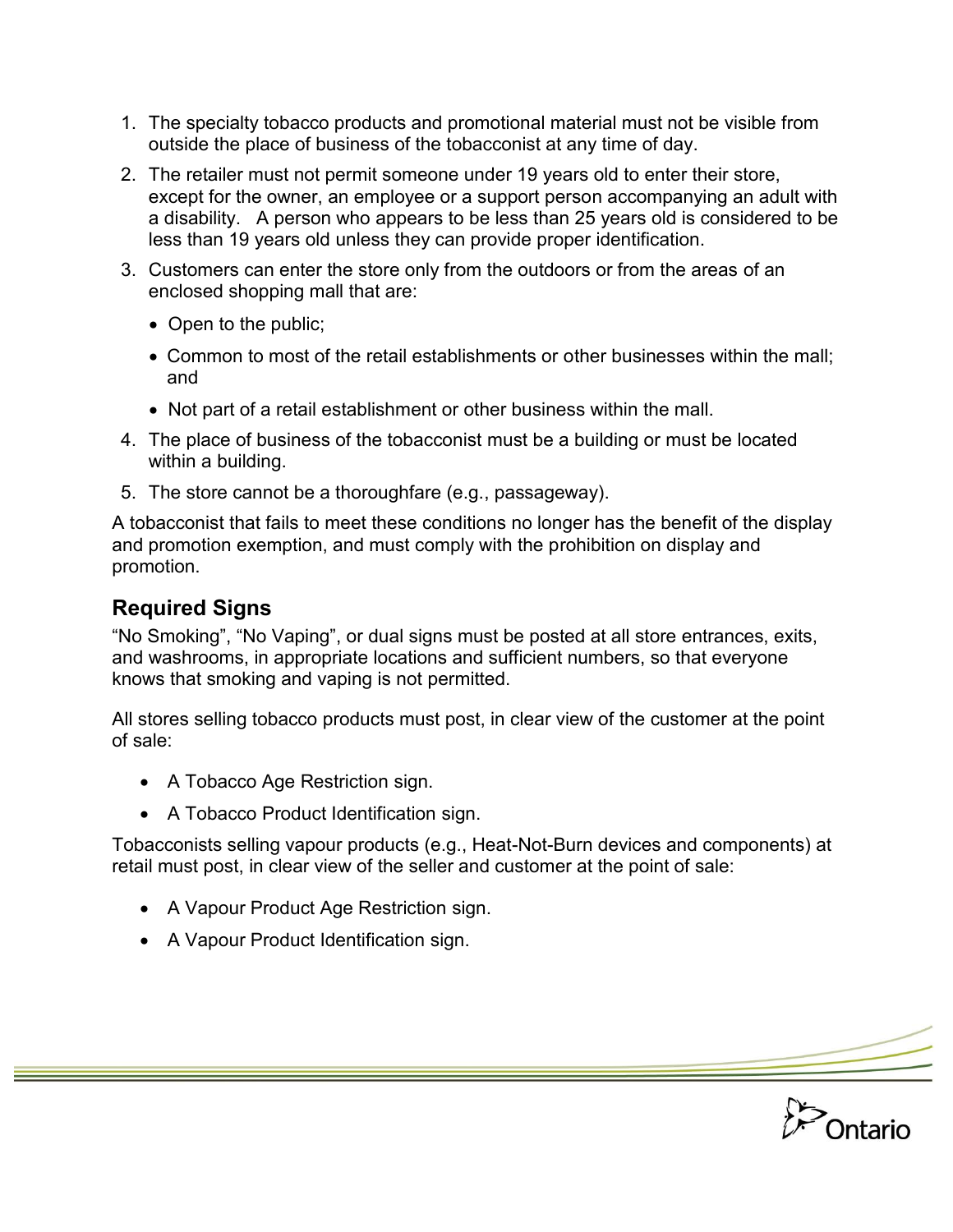For information on where to get signs, please contact your local Public Health Unit.

## **Registration**

Applications for registering as a tobacconist are available at your local Public Health Unit.

## **Enforcement**

Local public health units will carry out inspections and respond to complaints regarding tobacconist stores to enforce the SFOA, 2017.

### **Penalties**

There are several penalties that a tobacconist could face for violating the SFOA, 2017. Tobacconists are advised to review the Act to understand their responsibilities, and the fines that may result from failing to comply.

Certain activities prohibited under the *Smoke-Free Ontario Act, 2017* are categorized as tobacco sales offences. These include:

- Selling or supplying tobacco to someone under the age of 19;
- Failing to request identification from someone appearing to be less than 25;
- Failing to post the mandatory signs;
- Selling tobacco without the appropriate health warnings;
- Selling tobacco in vending machines; and
- Participating in some activities relating to selling unmarked cigarettes under the *Tobacco Tax Act.*

If the Ministry of Health and Long-Term Care is notified that there are **two or more** convictions for tobacco sales offences committed in the same location within a five year period, even if the ownership has changed, that location will be subject to an automatic prohibition. This means that location could not sell or store any tobacco and no wholesaler or distributor may deliver tobacco to that location. An automatic prohibition lasts for six, nine or twelve months, depending on the number of convictions for tobacco sales offences that have taken place within the five year period.

Tobacconists are advised to review the SFOA, 2017 to understand more about this penalty.